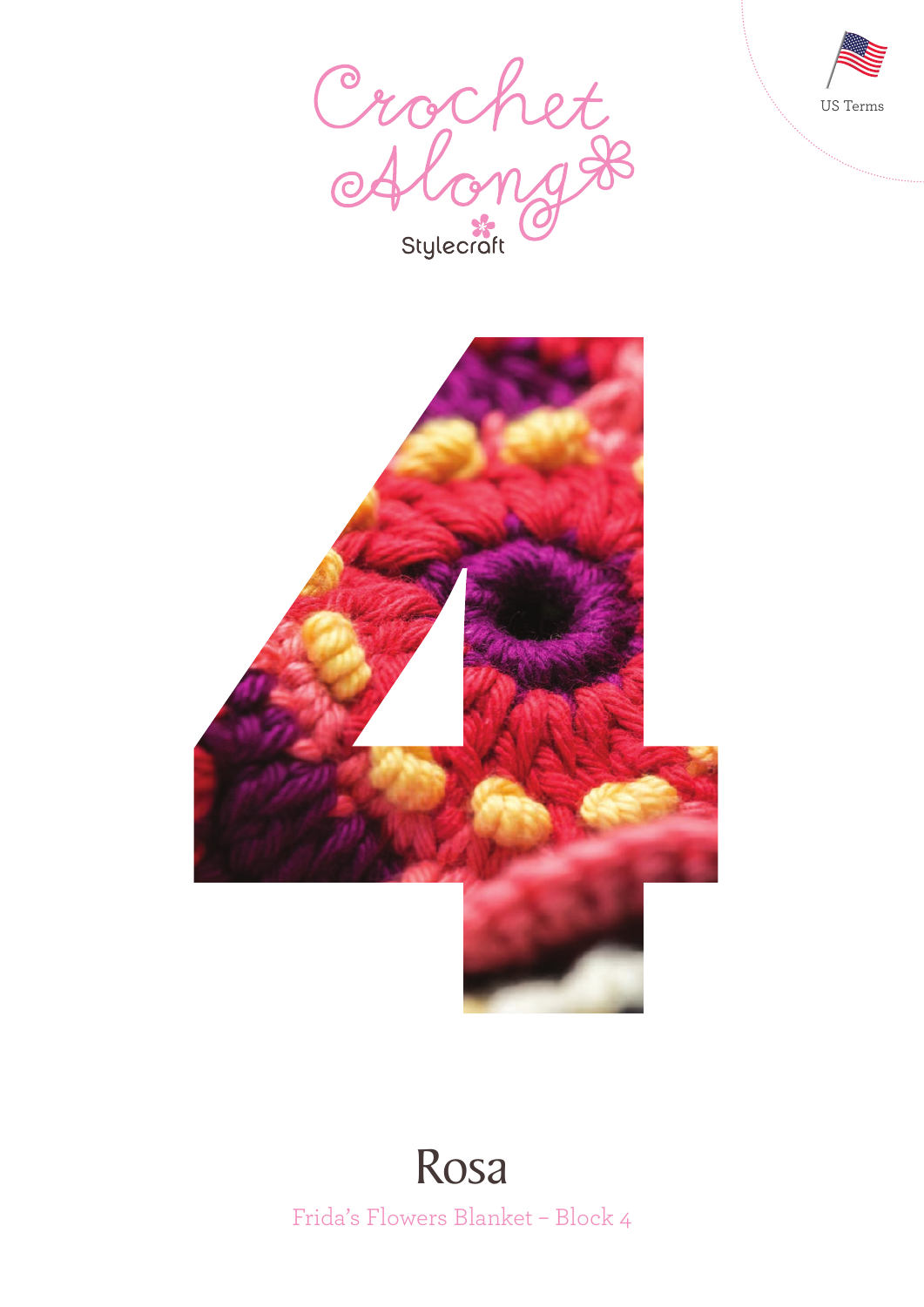Crochet Along &

Block 4 – Rosa

One of Frida's very first paintings is entitled 'Still Life Roses' and she painted it in 1925. Frida often wore roses in her hair or tucked one behind her ear, so I wanted to have a few rose themes coming through the design of the blanket. This piece is a combination of a small flower (which uses the popcorn stitches used in Block 2 again) and the construction of the Bird of Paradise blocks that you made last time.

I really love some of the colour combinations in this piece. I like the toffee shade alongside the bright Greek Blue and love the way the shades sit on the dark background. Colour combinations are always such a surprise to me (even though it means I rip work back ALL the time). I love seeing how different shades react with each other. Bright blue and green shades along with the pinks and reds of traditional flower patterns on black backgrounds are a very common design theme in Mexican textiles and there are numerous images of Frida wearing dresses which included traditional embroidery.

The next block will be available 31 May.



### **EQUIPMENT**

Size G/6 (4mm) hook used throughout Sewing needle

#### **MEASUREMENT**

Pre blocked – 7¾in (19.5cm) wide at widest point

#### **ABBREVIATIONS**

**ch(s)** chain(s) **cm** centimeter(s) **dc** double crochet **dc3tog** work 3 double crochet **st(s)** stitch(es) sts together (2 sts decreased) **hdc** half double crochet **RS** right side

**sc** single crochet **sp(s)** space(s) **ss** slip stitch **tch** turning chain **WS** wrong side

#### **NOTES:**

#### **Fastening Off and rejoining Yarn**

You will achieve a much neater color change if you complete rounds and fasten off the yarn, rather than joining mid stitch. When fastening off a yarn at the end of a round, the slip stitch that you have made to join can look like a stitch when you are working the following round. Make sure you count correctly and do not count the slip stitch as a stitch when working subsequent rounds.

1

#### **Dealing with yarn ends**

I tend to sew yarn ends in as I go along—doing this makes the finishing process much easier as you will have less to do. Sewing yarn ends in as you go along also means that you are less likely to lose stitches or make errors with your tension.

#### **Joining your pieces**

You will join them together using single crochet and a size G/6 (4mm) hook. To save yarn, you could use slip stitch instead, but will need to use a larger hook (size 7 / 4.5mm). When joining, corner sts on the motifs need to be used more than once.

#### **Pattern Note**

MP: Make Popcorn

Make 5dc, remove hook from last loop.

Making sure that the stitch does not unravel, insert hook into top of 1st double crochet of 5dc group from the front. Place the yarn loop from the top of the 5th double crochet back onto the hook so that there are 2 "sts" on the hook. Wrap yarn round hook and draw through to form a popcorn.

**WARNING-COPYRIGHT** This publication is protected by the law of copyright. It is at your disposal free of charge. Please do not make any changes to the pattern. The reselling of Stylecraft free patterns in any form is prohibited. For information regarding sharing of Stylecraft free patterns please see http://www.stylecraft-yarns.co.uk/copyright.htm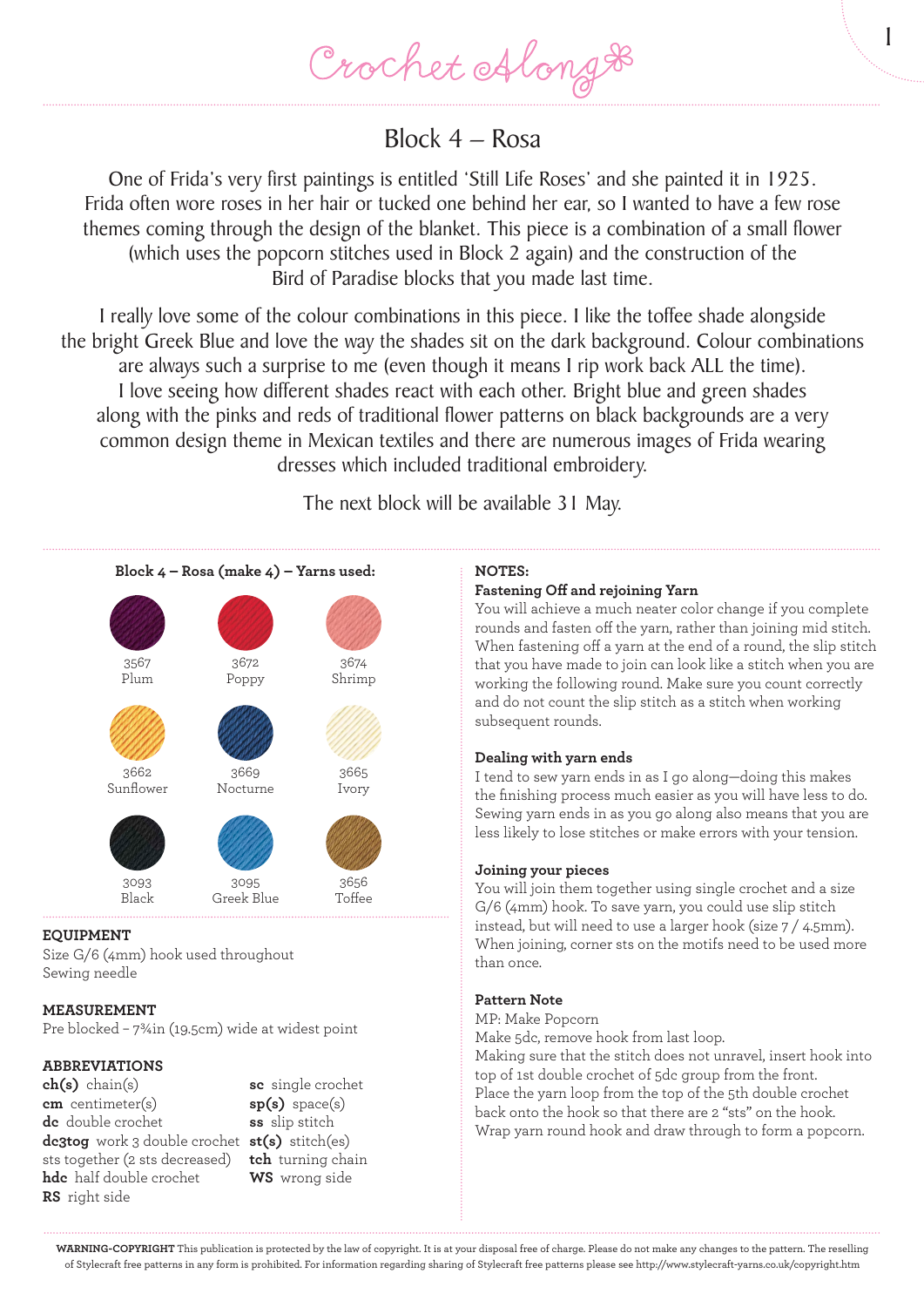Crochet Along #

**Block 4 – Rosa (make 4)**





**Although every effort has been made to ensure that instructions are correct, Stylecraft cannot accept any liabilities. In the unlikely event that there are errors in the patterns we will work as quickly as possible to issue an addenda.**

**Stylecraft cannot accept responsibility for the result of using any other yarn.**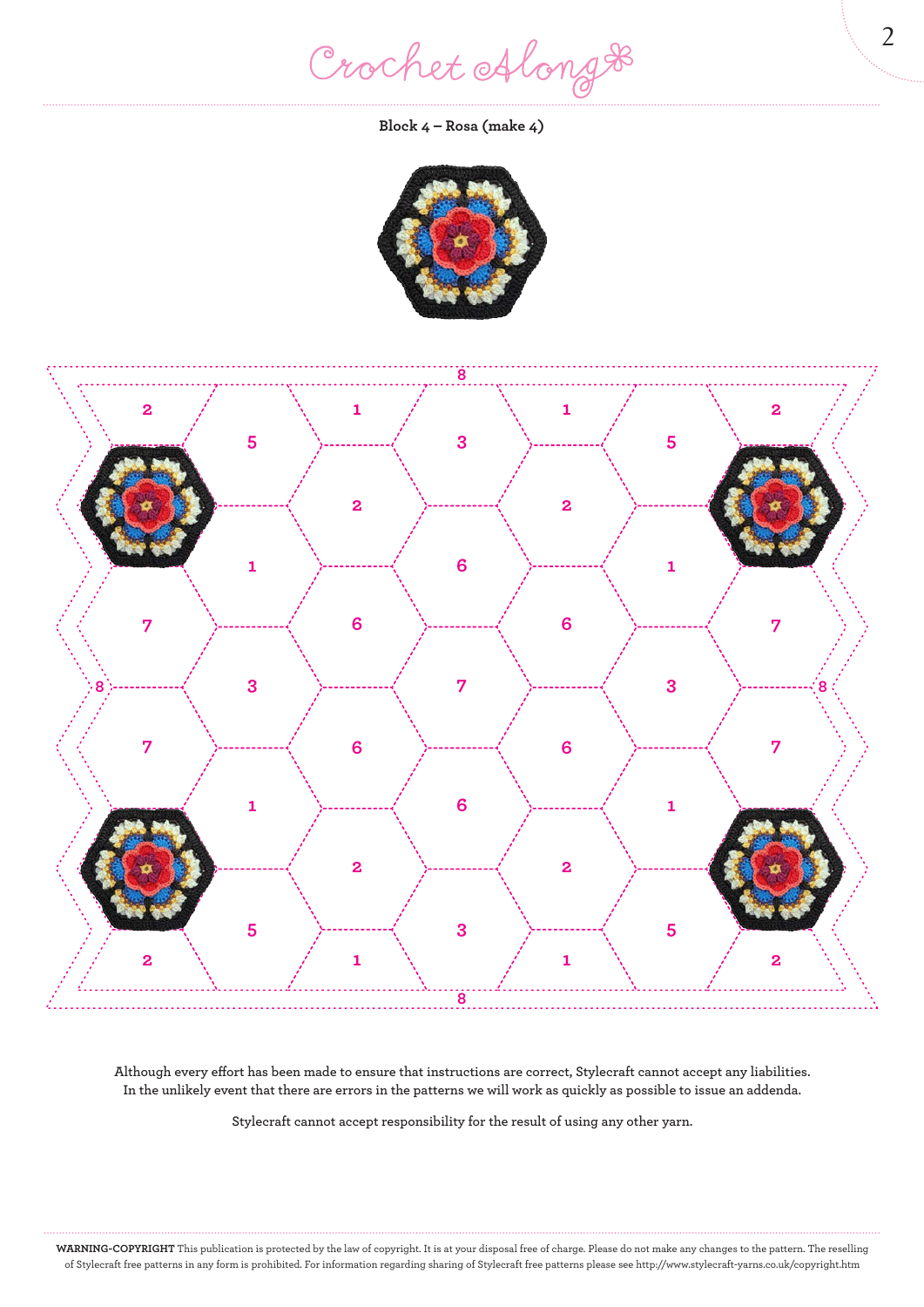# Crochet Along #

#### **METHOD**

Using Sunflower & size G/6 (**4mm**) hook ch5, join with a ss to form a ring

**Foundation Round:** Ch1 (does not count as a st), 12sc into ring, ss to join, fasten off (12sts)

**Round 1:** Using Plum, join yarn into any st by working ch1 + ch2 (counts as 1st dc of popcorn), MP into same st, ch3, skip next st, \* MP into next st, ch3, skip next st; repeat from \* to end, ss to join, fasten off (6 popcorns made)



**Round 2:** Using Poppy join yarn into any ch-3 sp by working ch1 (does not count as a st), 5sc into same ch sp, 5sc into each ch sp to end, ss to join, (30sts)



**Round 3:** Ch1 (does not count as a st) skip st at base of ch-1, \* 1hdc into next st, 2dc into each next 2sts, 1hdc into next st, 1sc into next st; repeat from \* to end, ss to join, fasten off (42sts)



**Round 4:** Using Shrimp join yarn into base of any 1sc made between any 2 petals on previous round by working ch1 (counts as 1 spike sc) this st covers up the post of the sc—be careful not to over pull this stitch as it could come loose, \* skip next hdc, 2sc into next st, [1sc into next st, 2sc into next st] twice, spike sc into base of next sc made between next 2 petals made on previous round; repeat from \* to end, omitting last spike sc on final pattern repeat, ss to center of spike st at beginning of round join, fasten off (54sts)



Measurement: 3¼in (8.5cm) across center—widest point of petal to petal

**Round 5:** Using Greek Blue and working at the reverse side of the flower (but with RS facing) join yarn around the reverse side of the spiked sc made on Round 4 (Shrimp) by working ch1 (does not count as a st), 1sc into same st, \* ch6, 1sc into reverse side of next spiked sc as before; repeat from \* to end, omitting last 1sc on final pattern repeat, ss to join, (6 ch sps made)





**Round 6:** Ch3 (counts as 1dc), 6dc into same st, ch1, 1sc into next ch sp, ch1, \* 7dc into next sc, ch1, 1sc into next ch sp, ch1; repeat from \* to end, ss to join, fasten off



**WARNING-COPYRIGHT** This publication is protected by the law of copyright. It is at your disposal free of charge. Please do not make any changes to the pattern. The reselling of Stylecraft free patterns in any form is prohibited. For information regarding sharing of Stylecraft free patterns please see http://www.stylecraft-yarns.co.uk/copyright.htm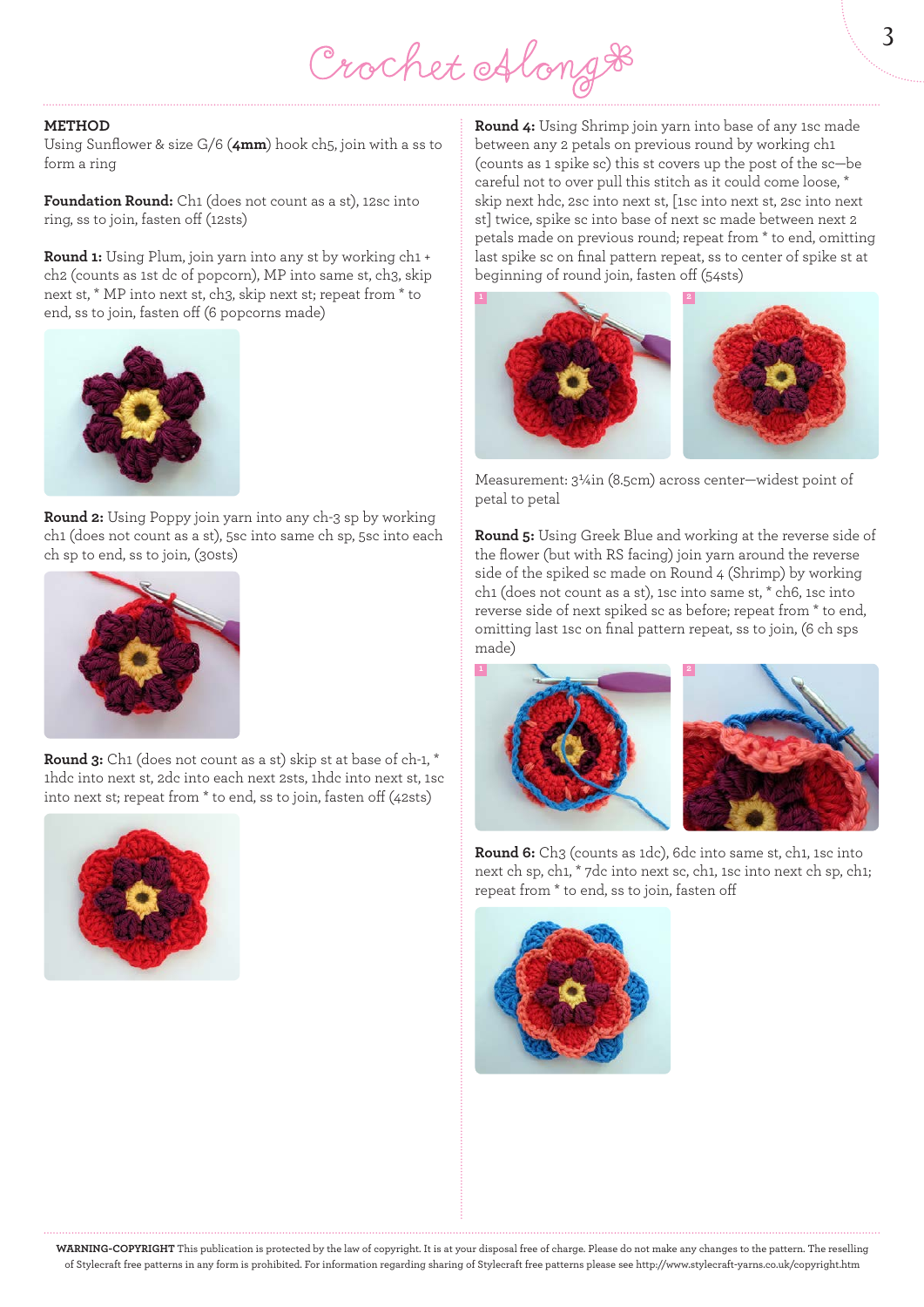Crochet Along #

**Round 7:** Using Nocturne join yarn into top of 1st dc of any 7dc group made on previous round by working ch1 (does not count as a st), 1sc into same st, \* 1sc into next st, [ch1, 1sc into next st] 4 times, 1sc into next st, ch3, 1sc into top of next dc; repeat from \* to end, omitting last sc on final pattern repeat, ss to join, fasten off



Measurement: 4¼in (10.5cm) across center— widest point of petal to petal

**Round 8:** Using Toffee join yarn into any ch-3 sp made on previous round by working ch1 (does not count as a st), 1sc into same ch sp, \* ch2, skip 2sc, 1sc into next ch sp, [ch1, 1sc into next ch sp] 3 times, ch2, 1sc into next ch sp; repeat from \* to end, omitting last sc on final pattern repeat, ss to join, fasten off



**Round 9:** Using Black and working at the reverse side of the flower (but with RS facing) join yarn through back of central sc of group made on flower on Round 7 (Nocturne) by working ch1 (counts as 1sc), \* ch5, working to the front of the 2 previous rounds dc3tog into top of sc made between petals on Round 6 (Greek Blue) ch5, 1sc into back of central sc of next group made on Round 7 (Nocturne); repeat from \* to end, omitting last 1sc on final pattern repeat, ss to join, fasten off





**Round 10:** Using Sunflower, join yarn into ch sp made on round 8 (Toffee) to the left of any dc3tog made on previous round by working ch1 (does not count as a st), 2sc into same ch sp, \* [ch1, 2sc into next ch sp] 4 times, ch2, skip dc3tog, 2sc into next ch sp; repeat from \* 4 times, [ch1, 2sc into next ch sp] 4 times, ch2, ss to join, fasten off



**Round 11:** Using Ivory join yarn into first ch-1 sp of 4 x ch-1 sps (between 2 sets of 2sc) made on previous round by working ch1 + ch2, dc2tog into same ch sp (counts as dc3tog), \* [ch3, dc3tog into next ch sp] 3 times, ch3, skip 2sc & 2ch & 2sc, dc3tog into next ch sp; repeat from \* to end, omitting dc3tog on final pattern repeat, ss to join, fasten off



**Round 12:** Using Black join yarn into central ch sp of 4 petal group made on previous round by working ch1 (does not count as a st), 5sc into same ch sp, \* 4sc into next ch sp, 2sc into next ch sp, working in front of ch-3 sp made on previous round, dc3tog into ch-2 sp made on Round 10 (Sunflower), 2sc into same ch sp, 4sc into next ch sp, 5sc into next ch sp; repeat from \* to end, omitting 5sc on final pattern repeat, ss to join, do not fasten off (108sts)





**WARNING-COPYRIGHT** This publication is protected by the law of copyright. It is at your disposal free of charge. Please do not make any changes to the pattern. The reselling of Stylecraft free patterns in any form is prohibited. For information regarding sharing of Stylecraft free patterns please see http://www.stylecraft-yarns.co.uk/copyright.htm